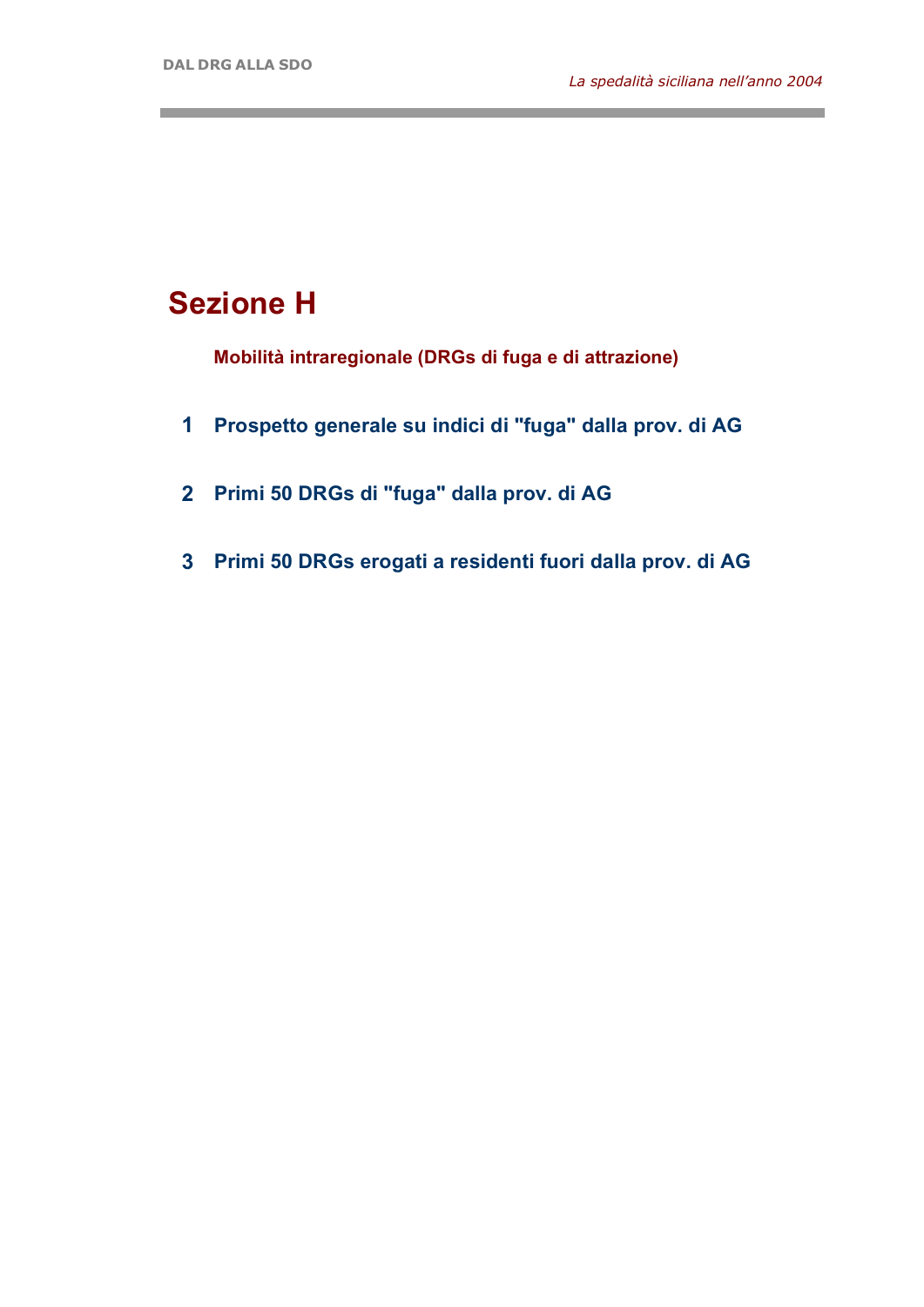|                                               | TOTALI di fuga       | 12.568         | 7.604               | 20.172    | 37,7%                   | 1,35       | 66.253.923,40                      | 8.542   | 4.320               | 12.862         | 33,6%       | 0,33       | 15.844.906,55          | 21.110  | 11.924              | 33.034                     | 33, 1%      | 82.098.829,95           |
|-----------------------------------------------|----------------------|----------------|---------------------|-----------|-------------------------|------------|------------------------------------|---------|---------------------|----------------|-------------|------------|------------------------|---------|---------------------|----------------------------|-------------|-------------------------|
|                                               |                      |                |                     |           |                         |            | Ψ                                  |         |                     |                |             |            | Ψ                      |         |                     |                            |             | Ψ                       |
|                                               | TRAPANI              | 779            | 318                 | 1.097     | 29,0%                   | 1,02       | 2.606.519,75                       | 497     | 228                 | 725            | 31,4%       | 1,24       | 779.127,30             | 1.276   | 546                 | 1.822                      | 30,0%       | 3.385.647,05            |
|                                               | SIRACUSA             | 99             | 164                 | 263       | 62,4%                   | 0,99       | Ψ<br>637.425,30                    | 22      | 53                  | 75             | 70,7%       | 0,76       | Ψ<br>113.582,00        | 121     | 217                 | 338                        | 64,2%       | Ψ<br>751.007,30         |
|                                               | <b>RAGUSA</b>        | $\overline{6}$ | 196                 | 360       | 54,4%                   | 1,20       | Ψ<br>995.447,05                    | යි      | 62                  | 125            | 49,6%       | 0,72       | Ψ<br>157.185,10        | 227     | 258                 | 485                        | 53,2%       | Ψ<br>1.152.632,15       |
|                                               | <b>PALERMO</b>       | 6.613          | 4.189               | 10.802    | 38,8%                   | 1,41       | Ψ<br>36.658.317,85                 | 5.071   | 2.504               | 7.575          | 33,1%       | 0,85       | Ψ<br>9.875.353,55      | 11.684  | 6.693               | 18.377                     | 36,4%       | Ψ<br>46.533.671,40      |
| Indici di "fuga" dalla provincia di AGRIGENTO | <b>MESSINA</b>       | 538            | 504                 | 1.042     | 48,4%                   | 1,33       | Ψ<br>3.434.749,70<br>Ψ             | 229     | 74                  | 303            | 24,4%       | 0,80       | Ψ<br>280.828,55<br>Ψ   | 767     | 578                 | 1.345                      | 43,0%       | Ψ<br>3.715.578,25<br>Ψ  |
|                                               | ENNA                 | 418            | 76                  | 494       | 15,4%                   | 1,59       | 3.307.264,45                       | 159     | 23                  | 182            | 12,6%       | 0,96       | 131.392,60             | 577     | 99                  | 676                        | 14,6%       | 3.438.657,05            |
|                                               | CATANIA              | 784            | 841                 | 1.625     | 51,8%                   | 1,42       | Ψ<br>5.618.478,60                  | 433     | 298                 | 731            | 40,8%       | 0,83       | Ψ<br>897.687,30        | 1.217   | 1.139               | 2.356                      | 48,3%       | Ψ<br>6.516.165,90       |
|                                               | <b>CALTANISSETTA</b> | 3.173          | 1.316               | 4.489     | 29,3%                   | 1,26       | Ψ<br>12.995.720,70<br>$\pmb{\psi}$ | 2.068   | 1.078               | 3.146          | 34,3%       | 0,81       | Ψ<br>3.609.750,15<br>Ψ | 5.241   | 2.394               | 7.635                      | 31,4%       | Ψ<br>16.605.470,85<br>Ψ |
|                                               | specifica            | DRGs md        | DRG <sub>s</sub> ch | DRGs Tot. | DRG ch / tot            | Peso medio | Tariffa full                       | DRGs md | DRG <sub>s</sub> ch | DRGs Tot.      | DRGs ch/tot | Peso medio | Tariffa full           |         |                     |                            | DRGs ch/tot | Tariffa full            |
|                                               | specifica            |                |                     |           | <b>Regime Ordinario</b> |            |                                    |         |                     | Day - Hospital |             |            |                        | DRGs md | DRG <sub>s</sub> ch | DRGs Tot.<br><b>IJAT0T</b> |             |                         |

and the control of the control of the control of the control of the control of the control of the control of the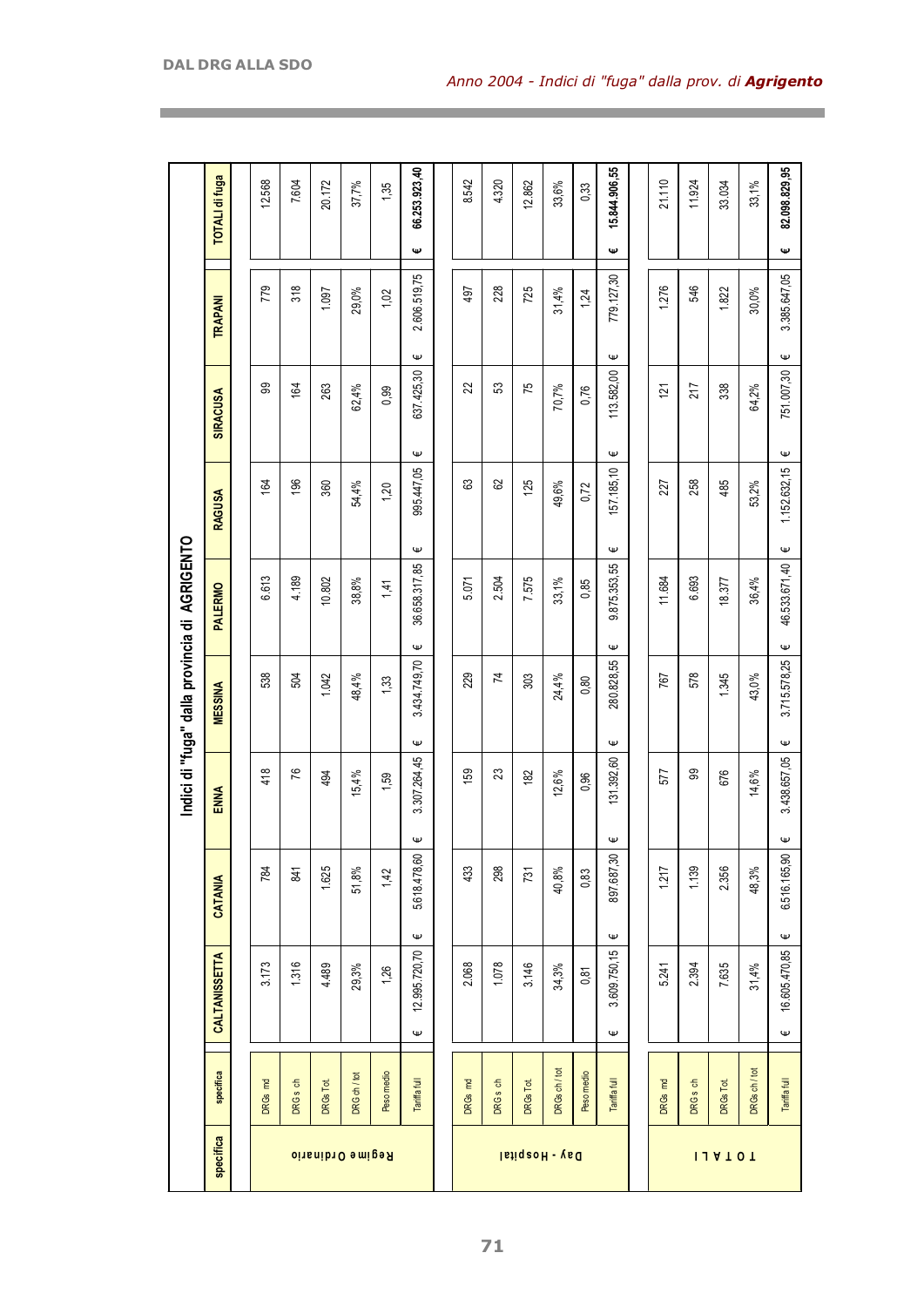| Progr                    | <b>DRG</b>       | <b>DESCRIZIONE</b>                                                                 | <b>NC</b><br><b>NDC</b>  |                  | Degenza Ordinaria |                  |              |                | Day Hospital   |                  |                       |
|--------------------------|------------------|------------------------------------------------------------------------------------|--------------------------|------------------|-------------------|------------------|--------------|----------------|----------------|------------------|-----------------------|
|                          |                  |                                                                                    |                          | Ricov.           | giornate          |                  | Tariffa      | Ricov.         | <b>Accessi</b> |                  | Tariffa               |
| $\overline{\phantom{0}}$ | 410              | RIA DI LEUCEMIA ACUTA<br>CHEMIOTERAPIA NON ASSOCIATA A DIAGNOSI SECONDAI           | Σ<br>17                  | 1.421            | 4.170             | Ψ                | 2.494.605,00 | 445            | 4.301          | Ψ                | 1.409.652,75          |
| $\sim$                   | $\frac{5}{2}$    | NEONATO NORMALE                                                                    | Σ<br>15                  | 545              | 1.795             | Ψ                | 265.203,90   | S              | 4              | Ψ                | 657,40                |
| S                        | $\overline{37}$  | PARTO CESAREO SENZA CC                                                             | ပ<br>$\overline{4}$      | 404              | 2.087             | $\mathsf \omega$ | 911.868,90   |                |                |                  |                       |
| 4                        | 359              | MALIGNE; SENZA CC<br>NTERVENTI SU UTERO E ANNESSI NON PER NEOPLASIE M              | $\circ$<br>$\tilde{c}$   | 329              | 1.692             | $\mathsf \Psi$   | 785.153,15   | 120            | 212            | Ψ                | 290.700,00            |
| 5                        | 222              | INTERVENTU SU GINOCCHIO SENZA CC                                                   | ပ<br>$\infty$            | 288              | 1.185             | Ψ                | 740.844.20   | 146            | 166            | Ψ                | 381.702,40            |
| 6                        | 209              | <b>DI ARTI INFERIORI</b><br>INTERVENTI SU ARTICOLAZIONI MAGGIORI E REIMPIANTI      | ပ<br>$\infty$            | 282              | 3.566             | Ψ                | 2.137.842,00 |                |                |                  |                       |
| r.                       | 373              | PARTO VAGINALE SENZA DIAGNOSI COMPLICANTI                                          | Σ<br>4                   | 277              | 1.034             | Ψ                | 399.692.55   | က              | 5              | Ψ                | 1.463,00              |
| $\infty$                 | 243              | AFFEZIONI MEDICHE DEL DORSO                                                        | Σ<br>$\infty$            | 274              | 1.685             | $\mathsf \omega$ | 527.546,40   | 8              | 193            | Ψ                | 44.213,95             |
| თ                        | 430              | PSICOSI                                                                            | Σ<br>$\overline{9}$      | $\frac{85}{258}$ | 3.138             | Ψ                | 747.656,65   | $\frac{8}{4}$  | 224            | Ψ                | 40.644,80             |
| ∣≘                       | 112              | INTERVENTI SUL SISTEMA CARDIOVASCOLARE PER VIA PERCUTANEA                          | ပ<br>မာ                  |                  | 1.000             | Ψ                | 501.914,85   | $\overline{5}$ | $\overline{3}$ | $\mathsf \omega$ | $\frac{82.501,65}{5}$ |
| $\overline{a}$           | 125              | MALATTIE CARDIOVASCOLARI ECCETTO INFARTO MIOCARDICO ACUTO; CON                     | Σ<br>5                   | 256              | 739               | $\mathsf \Psi$   | 422.098,30   |                |                | Ψ                | 428,45                |
| 57                       | 014              | MALATTIE CEREBROVASCOLARI SPECIFICHE ECCETTO ATTACCO ISCHEMICO<br>TRANSIT          | Σ<br>$\overline{ }$      | 246              | 2.215             | $\mathsf \omega$ | 861.555,95   | $\infty$       | 17             | $\mathsf \Psi$   | 3.881,70              |
| $\tilde{c}$              | 323              | E ULTRASUON<br>CALCOLOSI URINARIA; CON CC E/O LITOTRISSIA MEDIANT                  | Σ<br>Ξ                   | 244              | 602               | Ψ                | 629.349,35   | 22             | 4              | Ψ                | 11.412,35             |
| $\overline{4}$           | 012              | MALATTIE DEGENERATIVE DEL SISTEMA NERVOSO                                          | Σ                        | 219              | 2.576             | Ψ                | 989.740,40   | 108            | 248            | Ψ                | 55.229,20             |
| 15                       | 290              | INTERVENTI SULLA TIROIDE                                                           | $\circ$<br>$\Rightarrow$ | 218              | 1.239             | $\mathsf \omega$ | 511.339,40   |                |                | $\mathsf \Psi$   | 2.371,20              |
| 9                        | 266              | EPELLE/CELLULITE<br>TRAPIANTI DI PELLE E/O SBRIGLIAMENTI ETTO PERULCER<br>SENZA CC | ပ<br>ၜ                   | 209              | 817               | Ψ                | 516.214,80   | 553            | 1.201          | Ψ                | 1.405.836,60          |
| 17                       | 082              | NEOPLASIE DELL'APPARATO RESPIRATORIO                                               | Σ<br>4                   | 193              | 1.351             | Ψ                | 668.543,50   | $\frac{4}{6}$  | 142            | Ψ                | 34.804,20             |
| $\frac{8}{2}$            | 215              | INTERVENTI SU DORSO E COLLO; SENZA CC                                              | ပ<br>$\infty$            | 181              | 1.379             | Ψ                | 568.034,45   | 5              | ဖ              | Ψ                | 15.580,00             |
| $\overline{9}$           | 404              | LINFOMA E LEUCEMIA NON ACUTA SENZA CC                                              | Σ<br>17                  | 174              | 959               | $\mathsf \Psi$   | 583.808,25   | 157            | 698            | Ψ                | 180.363,20            |
| $\mathbb{S}^2$           | 107              | BYPASS CORONARICO SENZA CATETERISMO CARDIACO                                       | ပ<br>5                   | 173              | 2.189             | Ψ                | 2.166.660,25 |                |                |                  |                       |
| $\overline{z}$           | 158              | INTERVENTI SU ANO E STOMA; SENZA CC                                                | ပ<br>$\circ$             | 169              | 491               | Ψ                | 282.438,80   | 118            | 186            | Ψ                | 198.304,90            |
| ଅ                        | $\frac{83}{2}$   | ESOFAGITE; GASTROENTERITE E MISCELLANEA M. APPARATO DIGER. >17 SENZA<br>ပ          | Σ<br>$\circ$             | 169              | 844               | $\mathsf \omega$ | 240.939,95   | 226            | 457            | $\mathsf \Psi$   | 98.986,20             |
| 23                       | 256              | E DEL TESSUTO<br>ALTRE DIAGNOSI DEL SISTEMA MUSCOLO-SCHELETRICO<br>CONNETTIVO      | Σ<br>$\infty$            | 169              | 1.288             | Ψ                | 375.581,55   | 52             | 103            | Ψ                | 27.300,15             |
|                          | 467              | ALTRI FATTORI CHE INFLUENZANO LO STATO DI SALUTE                                   | Σ<br>23                  | 163              | 575               | Ψ                | 175.909.60   | 206            | 516            | Ψ                | 134.664,40            |
| ಸ $\frac{1}{2}$          | 311              | INTERVENTI PER VIA TRANSURETRALE; SENZA CC                                         | ပ<br>Ξ                   | 160              | 700               | Ψ                | 313.272.00   | 17             | 47             | Ψ                | 33.285,15             |
| 26                       | $\frac{1}{8}$    | ESOFAGITE; GASTROENTERITE E MISCELLANEA M. APPARATO DIGER. ETA'<18                 | Σ<br>ဇ                   | 158              | 490               | Ψ                | 163.476,95   | 89             | 167            | Ψ                | 42.359,55             |
| $\overline{27}$          | 026              | CONVULSIONI E CEFALEA ETA' < 18                                                    | Σ<br>۰                   | 147              | 576               | Ψ                | 227.934,45   | 130            | 254            | Ψ                | 73.315,30             |
|                          | 039              | ⋖<br>INTERVENTI SUL CRISTALLINO CON O SENZA VITRECTOM                              | $\circ$<br>$\sim$        | 143              | 308               | $\pmb{\Psi}$     | 251.051,75   | 565            | $\sqrt{25}$    | Ψ                | 1.007.479,75          |
| ଞ୍ଜ ଞ୍ଜ                  | $\overline{203}$ | NEOPLASIE MALIGNE DELL'APPARATO EPATOBILIARE O DEL PANCREAS                        | Σ                        | 140              | 858               | Ψ                | 415.620,25   | $\frac{8}{3}$  | 46             | $\mathsf \Psi$   | 11.973,80             |
|                          | 423              | ALTRE DIAGNOSI RELATIVE A MALATTIE INFETTIVE E PARASANITARIE                       | Σ<br>$\frac{8}{1}$       | 137              | 534               | $\mathsf \Psi$   | 433.318.75   |                | 350            | ∣w               | $\frac{109.392,50}{$  |

the control of the control of the control of the control of

and the control of the control of the control of the control of the control of the control of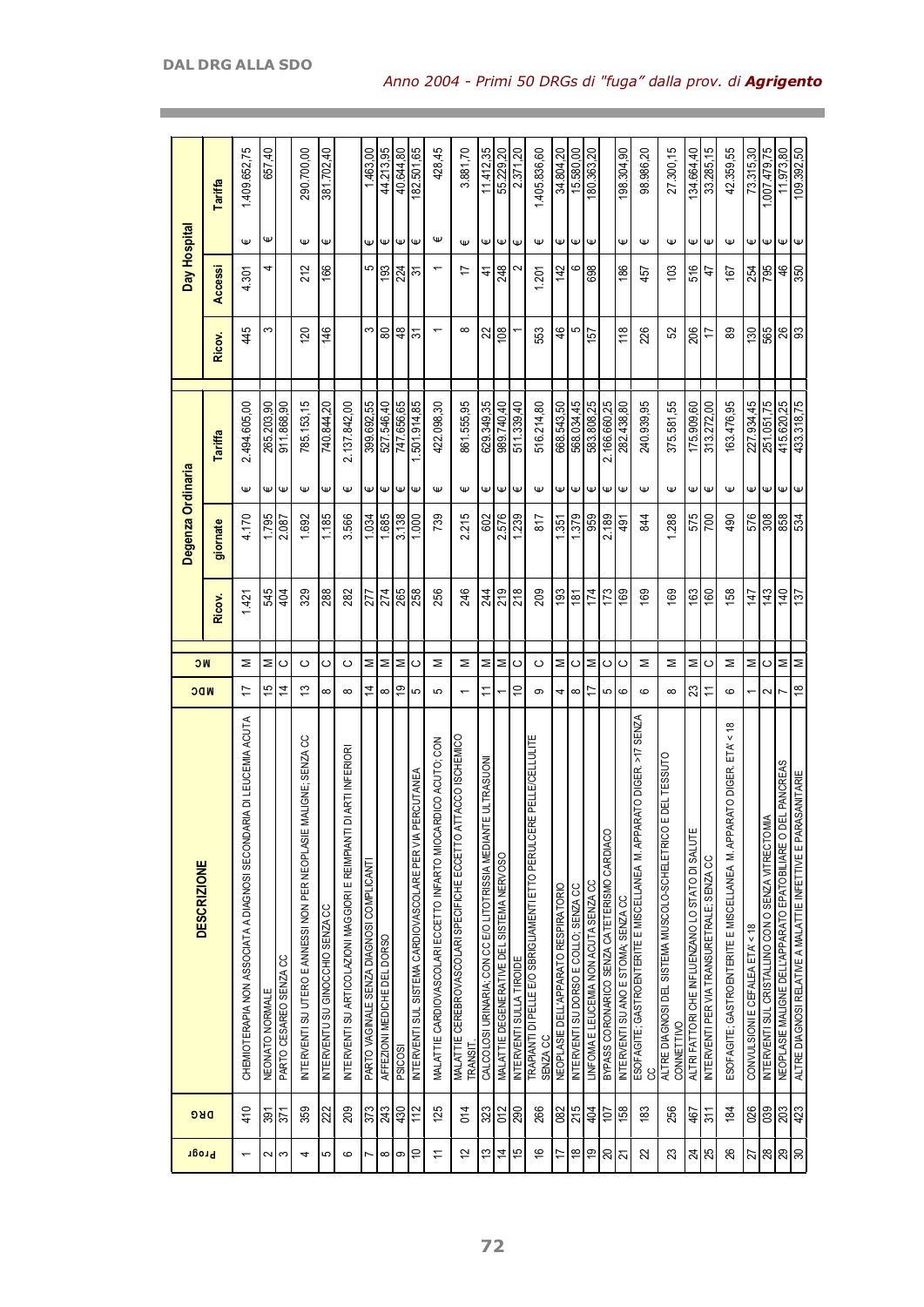| <b>Progr</b>   | <b>DRG</b>     | <b>DESCRIZIONE</b>                                                                 | <b>NDC</b>     | ЮC      |                 | Degenza Ordinaria |                  |               |                 | Day Hospital   |                  |               |
|----------------|----------------|------------------------------------------------------------------------------------|----------------|---------|-----------------|-------------------|------------------|---------------|-----------------|----------------|------------------|---------------|
|                |                |                                                                                    |                |         | Ricov.          | giornate          |                  | Tariffa       | Ricov.          | <b>Accessi</b> |                  | Tariffa       |
| 5              | 087            | EDEMA POLMONARE E INSUFFICIENZA RESPIRATORIA                                       | 4              | Σ       | 128             | 1.282             | Ψ                | 361.995,60    |                 | 5              | Ψ                | 17.249,15     |
| 32             | 202            | CIRROSI E EPATITE ALCOOLICA                                                        | r              | Σ       | 128             | 921               | Ψ                | 482.857,45    | 120             | 282            | Ψ                | 85.460,10     |
| 33             | 088            | MALATTIA POLMONARE CRONICA OSTRUTTIVA                                              | 4              | Σ       | 122             | 1.086             | Φ                | 331.858,75    | $\overline{11}$ | 322            | Φ                | 62.709,50     |
| 34             | 316            | INSUFFICIENZA RENALE                                                               | Ξ              | Σ       | 121             | 772               | Ψ                | 424.637.65    | $\Xi$           | 463            | Ψ                | 42.071.55     |
| 35             | 403            | LINFOMA E LEUCEMIA NON ACUTA CON CC                                                | 17             | Σ       | 118             | 804               | Ψ                | 816.815,70    | 12              | 54             | Ψ                | 19.032,30     |
| 86             | 494            | IE, SENZA<br>COLECISTECTOMIA LAPAROSCOPICA SENZA COMPLICAN<br><b>ESPLORAZIONE</b>  | $\overline{ }$ | ပ       | 118             | 529               | Ψ                | 292.408,10    |                 |                | Ψ                | 2.483,30      |
| 57             | 225            | INTERVENTI SUL PIEDE                                                               | $\infty$       | ပ       | 112             | 417               | Ψ                | 237.690,00    | స్              | 54             | Ψ                | 67.028.20     |
| $38\,$         | 035            | ALTRE MALATTIE DEL SISTEMA NERVOSO: SENZA CC                                       |                | Σ       | 11              | .833              | Φ                | 554.144,50    | 89              | 121            | Ψ                | 28.671,95     |
| 39             | 127            | INSUFFICIENZA CARDIACA E SHOCK                                                     | 5              | Σ       | $\overline{11}$ | 974               | Ψ                | 296.651.75    | တ               | 28             | Ψ                | 6.330,80      |
| $\overline{4}$ | 148            | CON CC<br>INTERVENTI MAGGIORI SU INTESTINO GRASSO E TENUE;                         | ဖ              | ပ       | 108             | 2.069             | Ψ                | 902.878.10    |                 |                |                  |               |
| 4              | 301            | MALATTIE ENDOCRINE; SENZA CC                                                       | S              | Σ       | 106             | 425               | Ψ                | 177.820,05    | ఔ               | 618            | Ψ                | 63.800,90     |
| 42             | $\overline{5}$ | CRANIOTOMIA ETA' > 17 ECCETTO PER TRAUMATISMO                                      | ۳              | $\circ$ | $\overline{a}$  | 2.050             | $\mathsf \omega$ | 931.556.70    |                 |                |                  |               |
| 43             | 060            | TONSILLECTOMIA E/O ADENOIDECTOMIA; ETA' < 18                                       | က              | ပ       | ŔД              | 264               | $\mathsf \omega$ | 66.851,50     | 47              | 80             | Ψ                | 30.138,75     |
| $\overline{4}$ | 017            | MALATTIE CEREBROVASCOLARI ASPECIFICHE SENZA CC                                     |                | Σ       | 103             | 762               | Ψ                | 266.538.65    | 5               | 183            | Ψ                | 38.953,80     |
| 45             | 429            | DISTURBI ORGANICI E RITARDO MENTALE                                                | é,             | Σ       | 101             | 1.006             | $\mathsf \Psi$   | 341.552,55    | వ్              | 167            | Ψ                | 34.302,60     |
| 46             | 162            | 7 SENZA CC<br>INTERVENTI PER ERNIA INGUINALE E FEMORALE; ETA' > 1                  | ဖ              | ပ       | 8               | 279               | Ψ                | 146.057.75    | 35              | 107            | $\mathsf \omega$ | 61.545,75     |
| 47             | 337            | PROSTATECTOMIA TRANSURET RALE SENZA CC                                             | $\overline{c}$ | ပ       | ஐ               | 552               | Ψ                | 247.351,50    |                 |                |                  |               |
| \$             | 324            | CALCOLOSI URINARIA; SENZA CC                                                       | $\overline{1}$ | Σ       | 88              | 280               | Ψ                | 119.570,80    | 6               | 109            | Ψ                | 22.988,10     |
| \$             | 254            | FRATTURE; DISTOR.; STIRAM.TI LUSSAZIONI BRACCIO; GAMBA; ECCETTO PIEDE<br>>17 SN CC | $\infty$       | ⋝       | ᡖ               | 263               | Ψ                | 108.738,90    | 59              | 8              | Ψ                | 21.692,30     |
| 50             | 124            | RDICO ACUTO<br>MALATTIE CARDIOVASCOLARI ECCETTO INFARTO MIOCAI<br>CATETERISMO      | 5              | ⋝       | 89              | 355               | Ψ                | 300.153,45    |                 |                |                  |               |
|                |                | Altri DRGs                                                                         |                |         | 9.984           | 75.036            | Ψ                | 37.536.577,65 | 8.378           | 19.187         | Ψ                | 9.241.942,95  |
|                |                | <b>TOTAL</b>                                                                       |                |         | 20.172          | 134.141           | Ψ                | 66.253.923,40 | 12.862          | 32.354         | Ψ                | 15.844.906,55 |

and the control of the control of the control of the control of the control of the control of the control of the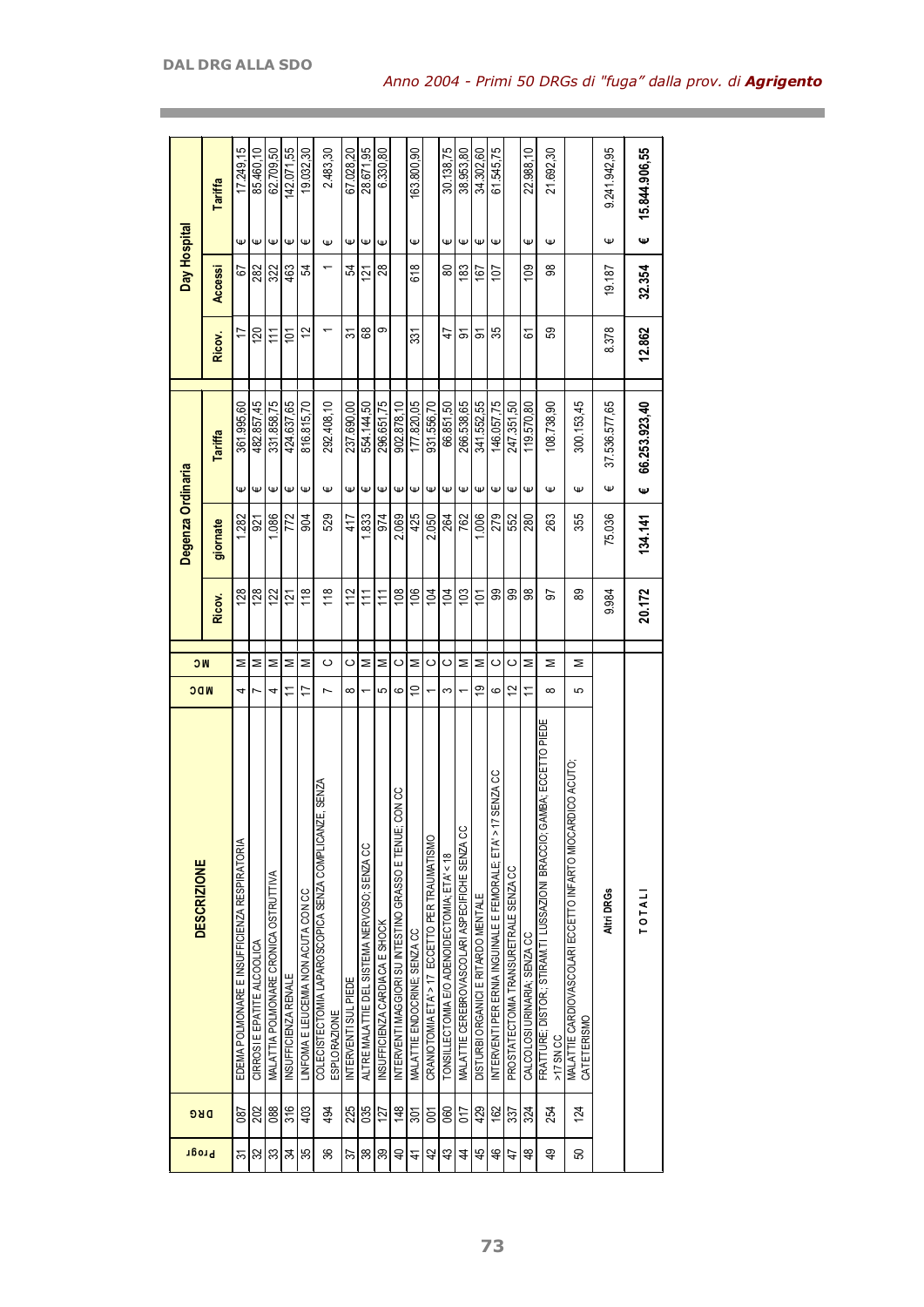| <b>Progr</b>               | <b>DRG</b>       | <b>DESCRIZIONE</b>                                                                  | <b>NDC</b>           | <b>NC</b> |                |                         | Ricovero in Regime Ordinario   |           |               | Ricovero in Regime di Day-Hospital |                  |            |
|----------------------------|------------------|-------------------------------------------------------------------------------------|----------------------|-----------|----------------|-------------------------|--------------------------------|-----------|---------------|------------------------------------|------------------|------------|
|                            |                  |                                                                                     |                      |           | N. Ricov.      | degenza<br>g            | Tariffa                        |           | N. Ricov.     | <b>N. Accessi</b>                  |                  | Tariffa    |
| $\overline{ }$             | 391              | NEONATO NORMALE                                                                     | 15                   | Σ         | 171            | 451                     | 81.543,25<br>Ψ                 |           | 5             | 5                                  | Ψ                | 821,75     |
| $\sim$                     | 373              | PARTO VAGINALE SENZA DIAGNOSI COMPLICANTI                                           | 4                    | Σ         | 118            | $\overline{\mathbb{3}}$ | 164.673,00<br>$\mathsf \omega$ |           |               |                                    |                  |            |
| S                          | $\frac{83}{2}$   | RATO DIGER. >17 SENZA<br>ESOFAGITE; GASTROENTERITE E MISCELLANEA M. APPAI<br>8      | $\circ$              | Σ         | 96             | 340                     | 138.734,20<br>$\mathsf \omega$ |           | 59            | සි                                 | $\mathsf \omega$ | 12.779,40  |
| 4                          | 039              | $\leq$<br>INTERVENTI SUL CRISTALLINO CON O SENZA VITRE CTOM                         | $\sim$               | ပ         | 92             | 189                     | 162.736,90<br>Ψ                |           | 371           | 571                                | Ψ                | 283.520,85 |
| 5                          | 371              | PARTO CESAREO SENZA CC                                                              | $\overline{4}$       | ပ         | 5              | 324                     | 182.565,30<br>$\mathsf \omega$ |           |               |                                    |                  |            |
| ဖ                          | 124              | <b>OLNO VOIDE</b><br>MALATTIE CARDIOVASCOLARI ECCETTO INFARTO MIOCAR<br>CATETERISMO | 5                    | Σ         | 80             | 227                     | 269.193,90<br>$\mathsf \omega$ |           |               |                                    |                  |            |
|                            | 112              | INTERVENTI SUL SISTEMA CARDIOVASCOLARE PER VIA PERCUTANEA                           | 5                    | ပ         | 75             | 418                     | 441.536,25<br>Ψ                |           |               |                                    |                  |            |
| $\infty$                   | $\overline{127}$ | IN SUFFICIENZA CARDIACA E SHOCK                                                     | $\mathbf{\Omega}$    | Σ         | 61             | 387                     | 166.246,20<br>$\mathsf \Psi$   |           | $\tilde{=}$   | ₽                                  | Ψ                | 2.261.00   |
| တ                          | 134              | <b>PERTENSIONE</b>                                                                  | 5                    | ∣≅        | 58             | 218                     | 111.081,60<br>$\mathsf \Psi$   |           | ခြွ           | န္က                                | $\mathsf \omega$ | 8.669.70   |
| $\tilde{=}$                | 316              | INSUFFICIENZA RENALE                                                                | $\rightleftharpoons$ | Σ         | 53             | 226                     | 175.418,45<br>$\mathsf \omega$ |           | 73            | ಌ                                  | $\omega$         | 22.400,05  |
| $\overline{1}$             | 012              | MALATTIE DEGENERATIVE DEL SISTEMA NERVOSO                                           | $\overline{ }$       | Σ         | 52             | 668                     | 398.819,50<br>$\mathsf \omega$ |           | 95            | 99                                 | $\mathsf \Psi$   | 23.645,50  |
| 12                         | 184              | ETA < 18<br>ESOFAGITE; GASTROENTERITE E MISCELLANEA M. APPARATO DIGER.              | $\circ$              | Σ         | $\frac{8}{4}$  | 141                     | $\mathsf \omega$               | 50.930,45 | é,            | စ္                                 | $\mathsf \omega$ | 4.819,35   |
| $\tilde{c}$                | 294              | DIABETE ETA'> 35                                                                    | ₽                    | Σ         | 43             | 279                     | 95.136,80<br>$\mathsf \omega$  |           | 43            | ਼ਿ                                 | $\mathsf \omega$ | 9.150,40   |
| $\overline{4}$             | 009              | MALATTIE E TRAUMATISMI DEL MIDOLLO SPINALE                                          |                      | Σ         | 42             | 2.172                   | 540.610,80<br>Ψ                |           |               |                                    |                  |            |
| 15                         | 225              | INTERVENTI SUL PIEDE                                                                | $\infty$             | ပ         | 39             | 124                     | 84.325,80<br>Ψ                 |           |               |                                    | Ψ                | 2.162,20   |
| $\frac{6}{5}$              | 070              | $\frac{8}{1}$<br>OTITE MEDIA E INFEZIONI ALTE VIE RESPIRATORIE; ETA <               | S                    | Σ         | 36             | 109                     | Ψ                              | 43.451,10 | 4             | 4                                  | Ψ                | 3.511,20   |
| 17                         | 088              | MALATTIA POLMONARE CRONICA OSTRUTTIVA                                               | 4                    | Σ         | ္က             | 229                     | $\mathsf \Psi$                 | 85.563,65 | $\tilde{c}$   | చ                                  | $\mathsf \Psi$   | 2.531.75   |
| ₽                          | 143              | DOLORE TORACICO                                                                     | 5                    | Σ         | 33             | 87                      | 61.531,50<br>Ψ                 |           | ∞             | ∞                                  | $\mathbf{\Psi}$  | 2.903,20   |
| é,                         | 014              | TACCO ISCHEMICO<br>MALATTIE CEREBROVASCOLARI SPECIFICHE ECCETTO AT<br>TRANSIT       |                      | Σ         | S2             | 252                     | 104.006,95<br>$\mathsf \omega$ |           | $\sim$        | $\sim$                             | Ψ                | 454,10     |
| $\approx$                  | 133              | ARTEROSCLEROSI; SENZA CC                                                            | 5                    | Σ         | 32             | 100                     | 60.772,45<br>Ψ                 |           | 17            | 17                                 | Ψ                | 3.730,65   |
| $\overline{2}$             | 315              | ALTRI INTERVENTI SUL RENE E SULLE VIE URINARIE                                      | ≂                    | $\circ$   | 32             | 210                     | 175.742,40<br>Ψ                |           |               |                                    |                  |            |
| ಜ                          | 189              | A > 17 SENZA CC<br>ALTRE DIAGNOSI RELATIVE ALL'APPARTO DIGERENTE; ET                | ဖ                    | Σ         | $\overline{5}$ | 105                     | 46.759,00<br>Ψ                 |           | Ξ             | $\tilde{=}$                        | Ψ                | 2.612,50   |
| $ \mathfrak{z}$            | 139              | SENZA CC<br>ARITMIA E ALTERAZIONI DELLA CONDUZIONE CARDIACA;                        | 5                    | Σ         | 29             | 70                      | $\mathsf \omega$               | 44.342,20 | 38            | 88                                 | $\mathsf \omega$ | 8.808,40   |
| 24                         | 359              | INTERVENTI SU UTERO E ANNESSI NON PER NEOPLASIE MALIGNE; SENZA CC                   | ≌                    | ပ         | 28             | 119                     | Ψ                              | 67.830,00 |               |                                    |                  |            |
| 25                         | 098              | BRONCHITE E ASMA; ETA < 18                                                          | 4                    | Σ         | 27             | 122                     | Ψ                              | 38.228,95 | ć,            | 6Ļ                                 | ₩                | 4.566,65   |
| $\overline{\mathcal{S}}$   | 131              | MALATTIE VASCOLARI PERIFERICHE; SENZA CC                                            | 5                    | Σ         | $\overline{z}$ | $\sqrt{57}$             | 60.556,80<br>$\mathsf \Psi$    |           | 8             | ටි                                 | $\mathsf \omega$ | 12.882,00  |
| 27                         | 121              | ALTRE MALATTIE CARDIOVASCOLARI CON INFARTO MIOCARDICO ACUTO                         | 5                    | Σ         | $\frac{8}{3}$  | 135                     | 107.556,15<br>Ψ                |           |               |                                    |                  |            |
| ಇ                          | 430              | PSICOSI                                                                             | ഇ                    | Σ         | $\overline{5}$ | 235                     | $\mathbf \omega$               | 64.492,65 | 4             | \$                                 | Ψ                | 7.983,80   |
| 29                         | 122              | MALATTIE CARDIOVASCOLARI CON INFARTO MIOCARDICO ACUTO SENZA<br>COMPLICANZE          | 5                    | Σ         | 24             | 107                     | Ψ                              | 71.588,20 |               |                                    |                  |            |
| $\boldsymbol{\mathcal{S}}$ | 208              | MALATTIE DELLE VIE BILIARI; SENZA CC                                                | N                    | Σ         | 22             | 104                     | 39.140,00<br>$\mathsf \omega$  |           | $\frac{6}{5}$ | 9                                  | Ψ                | 3.480,80   |
|                            |                  |                                                                                     |                      |           |                |                         |                                |           |               |                                    |                  |            |

the control of the control of the control of the control of the control of the control of the control of the control of the control of the control of the control of the control of the control of the control of the control